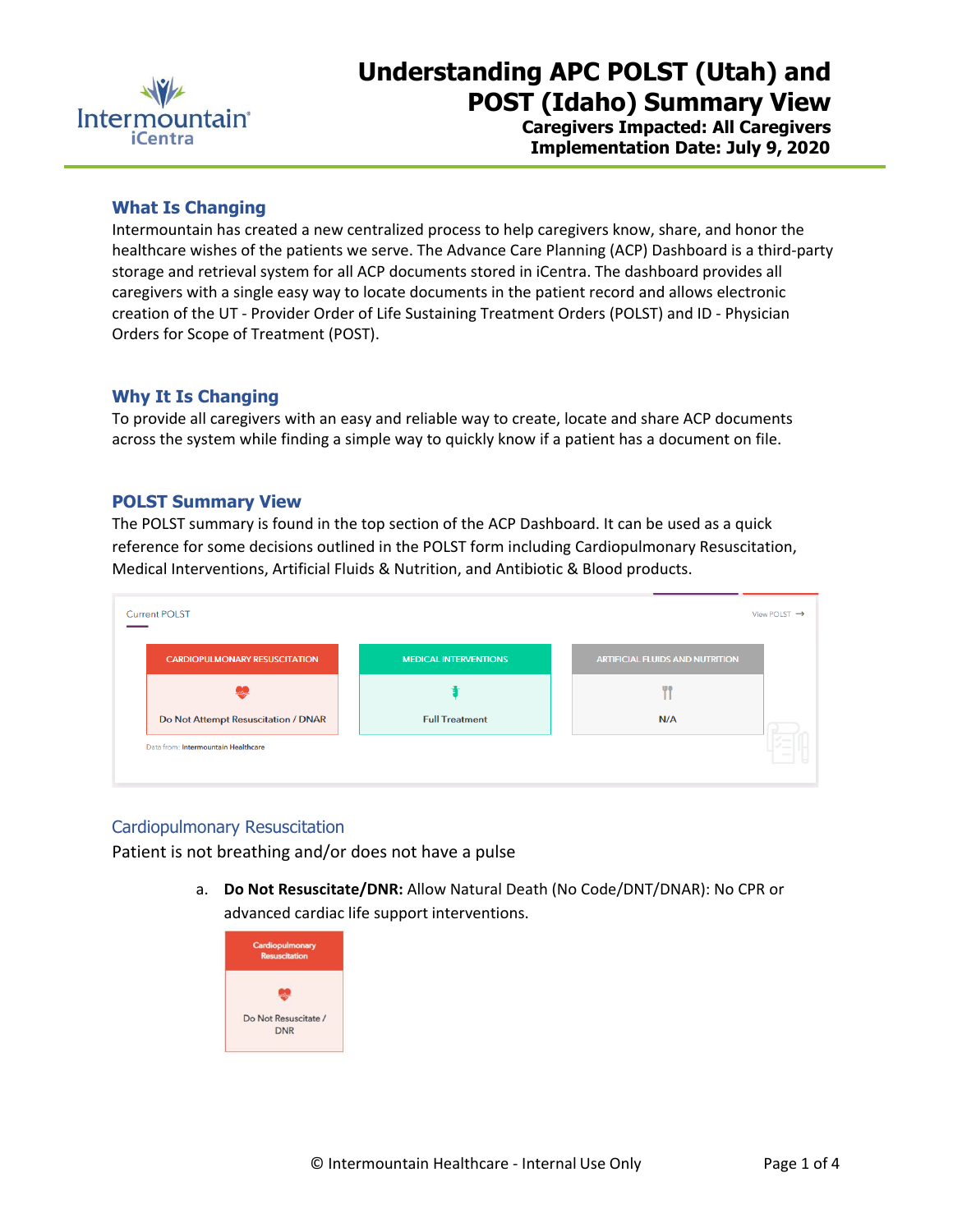b. **Attempt Resuscitation:** Provide CPR (artificial respirations and cardiac compressions, defibrillation, and emergency medicine as indicated by the medical condition)



#### c. **N/A:** Section not completed



#### Medical Intervention

Patient has a pulse and is breathing

**a. Comfort Measures Only (Allow Natural Death):** Use medications by any route, positioning, wound care and other measure to relieve pain and suffering. Use oxygen, oral suctioning and manual treatment of airway obstruction. Reasonable measures are to be made to offer food and fluids by mouth. **Transfer to higher level of care only if**  comfort needs cannot be met in current location.



**b. Limited Additional Interventions:** In addition to the care described above, you may include cardiac monitoring and oral/IV medications. Transfer to higher level of care (e.g. from home to hospital) and provide treatment as indicated in Cardiopulmonary Resuscitation section. Do not admit to Intensive Care.

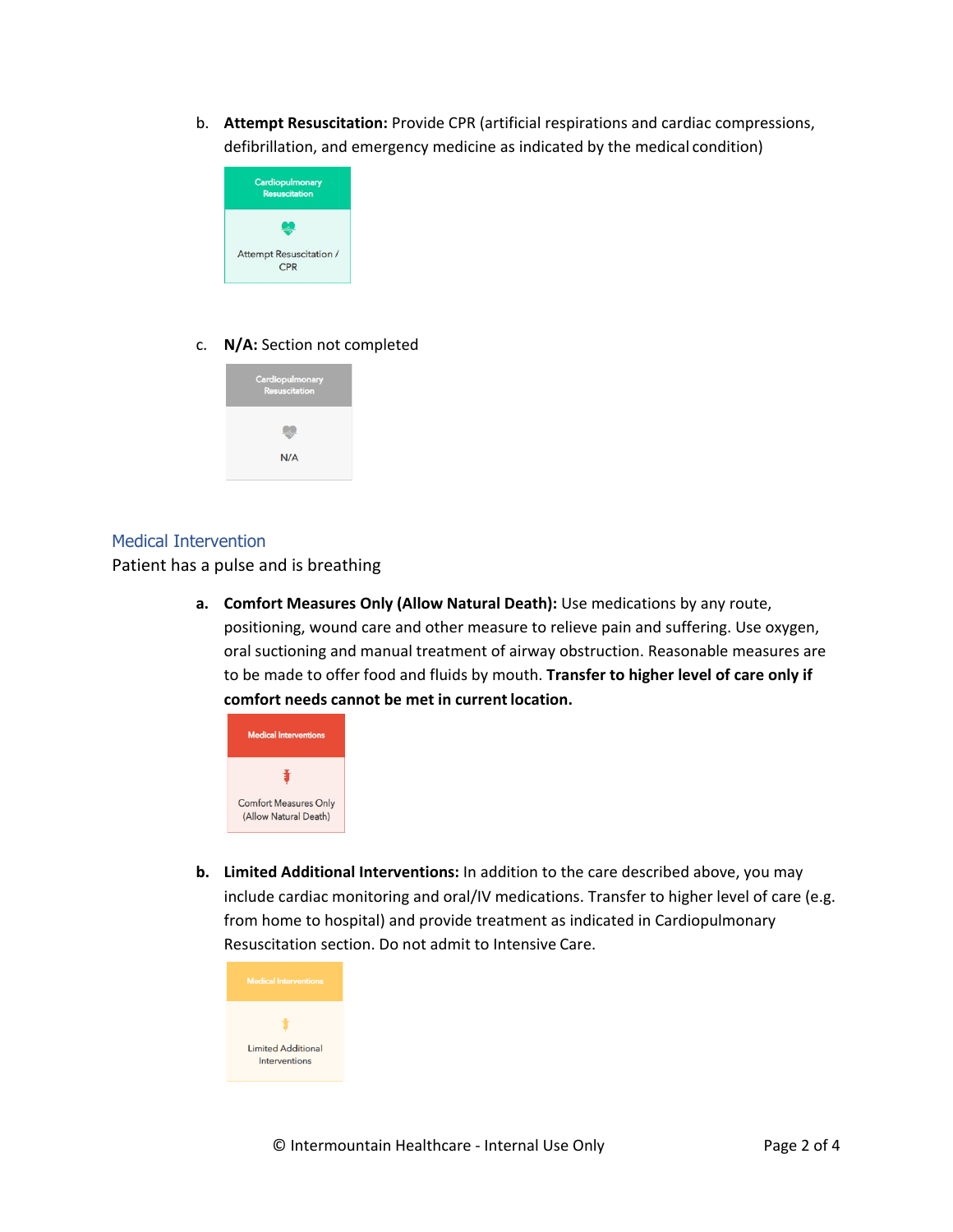**c. Full Treatment:** Aggressive interventions, in addition to the care described above and in Cardiopulmonary Resuscitation section, you may include other interventions (e.g. dialysis ventricular support)

| <b>Medical Interventions</b> |  |
|------------------------------|--|
| ۰                            |  |
| <b>Full Treatment</b>        |  |

### **d. N/A:** Section not completed



#### Artificially Administered Nutrition and Fluids

**a. Artificial Nutrition by Tube:** Includes feeding tube and IV fluids



**b. Defined Trial Period of Artificial Nutrition by Tube:** As designated in POST



**c. No Artificial Nutrition by Tube:** Includes feeding tube or IV fluids